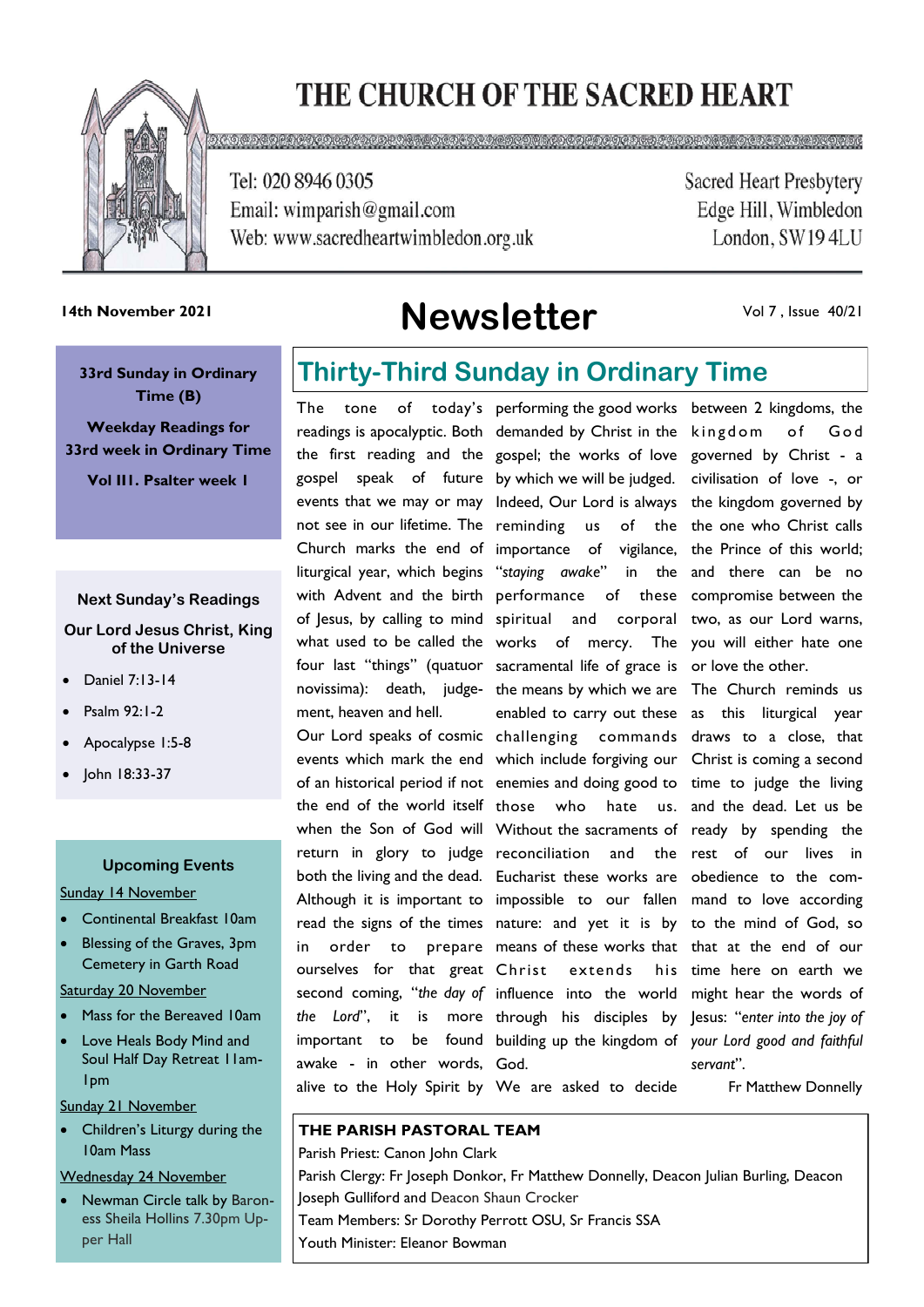#### **SECOND COLLECTION**

Today, 14 November, there will be a 2nd collection in support of the *Archbishop's Administration Fund*, a collection that helps to meet the cost of the central administration of the Diocese.

#### **CHRISTMAS CARDS**

Christmas cards are on order and will be available in the Parish Office from end of next week. Currently, there are cards from Moya Hogarth on sale at the Office.

#### **#REDWEDNESDAY 24.11.21**

As a result of targeted violence, around the world, millions of Christians are now displaced or refugees. Countless numbers have been driven from the homes, lost their livelihoods and even their liberty and their lives because of their faith. #RedWednesday is your chance to say 'NO' to Christian persecution and 'NO' to religious persecution and to use your voice to call for change. This year our special focus is on the kidnap, forced marriage and conversion, rape and sexual enslavement of Christian women and girls.

Please join in person or online the #RedWednesday events organised by *Aid to the Church in Need*. There will be a gathering, followed by Holy Mass, concluding with refreshments and #RedWednesday talks at Westminster Cathedral (Victoria Street Westminster London SW1P 1LT) on Wednesday 24 November at 5pm; online options for talks are also available. For more detailed information please visit https://acnuk.org/ redwednesday-events/

### **Parish News**

#### **HOLY SOULS ENVELOPES**

If you would like to have your deceased family members remembered in the Masses during November, please write their names on a paper and put them into the Holy Souls envelopes provided. They will be placed in a box at the altar this month. Any donations enclosed will go towards Masses for the Holy Souls during the year.

#### **FIRE WARDENS - VOLUNTEERS**

During the Covid period, when Mass attendance was restricted, there has not been a need for Fire Wardens. Now, that we are back to 'normal' we need to have Fire Wardens on duty at all Sunday Masses. Our previous arrangement with volunteers 'turning-up and signing-in' was unfortunately not successful, so, in future

we shall have a rota. Many of those who volunteered previously have kindly agreed to continue but we still need more volunteers for all Masses, especially for the 6.30pm Saturday Vigil Mass and 10am Mass.

If you are willing to volunteer for this essential duty, please give your name and contact details to the Parish Office. Thank you for your support!

### **Announcements**

#### **CONTINENTAL BREAKFAST**

We will meet again for a continental breakfast this Sunday 14 November from 10-12 in the Lower Hall. Come and join us for lovely croissants, tea & coffee and a chat.

There will be a table set up with questions about the 3 themes of the Synod: Communion|Participation| Mission.

#### **BLESSING OF THE GRAVES**

This year, the blessing of the graves at the Merton and Sutton Joint Cemetery in Garth Road will take place this Sunday 14 November, Remembrance Sunday. There

will be a short service at will start on the first Sunday being available to bless will then also go to the North East Surrey Crematorium as some of our parishioners' relatives are buried there.

#### **THE TRAVELLING NATIVITY IS BACK**

This Advent will see the return of our travelling nativity. Throughout Advent a different household from the parish will have the nativity present in their home each evening and pass it onto the next household until Christmas Eve. This

3pm outside the chapel. This of Advent - 28 November. will be followed by clergy For further info please pick individual graves. A priest the back of church. If you up an information sheet at wish to sign up please contact Eleanor at [eleanor@sacredheartwim](mailto:eleanor@sacredheartwimbledon.org.uk)  [bledon.org.uk](mailto:eleanor@sacredheartwimbledon.org.uk)

#### **MASS FOR THE BEREAVED**

Please note that there will **no** monthly drop-in on Saturday 27 November. The Bereavement Group is organising a special Mass on Saturday 20 November at 10am for all who have been bereaved .

Followed by refreshments in the Lower Hall.

### **Parish Organisations**

#### **YOUNG ADULTS**

The next young adults' social will be on the Friday 26 November at 7.30pm hosted by the young adult community in the parish. For more information please contact Eleanor at [eleanor@](mailto:eleanor@sacredheartwimbledon.org.uk)  s a credheart wimbled on. [org.uk](mailto:eleanor@sacredheartwimbledon.org.uk)

#### **FRIENDSHIP GROUP**

The Friendship Group will meet on Friday 3 December at 2.30pm for a Christmas Sing Song with Songs on Wheels in the Upper Hall: Sherry, Tea and Cakes. All welcome!

#### **CHRISTIAN YOGA**

The Christian Yoga Group restarted Yoga sessions on Tuesday mornings at 10am in the Lounge. Newcomers are most welcome, we practice simple basic yoga, breathing & relaxation techniques, balance, poses and postures. Please bring a mat. For more info please contact Anne Remedios (020 8946 3653).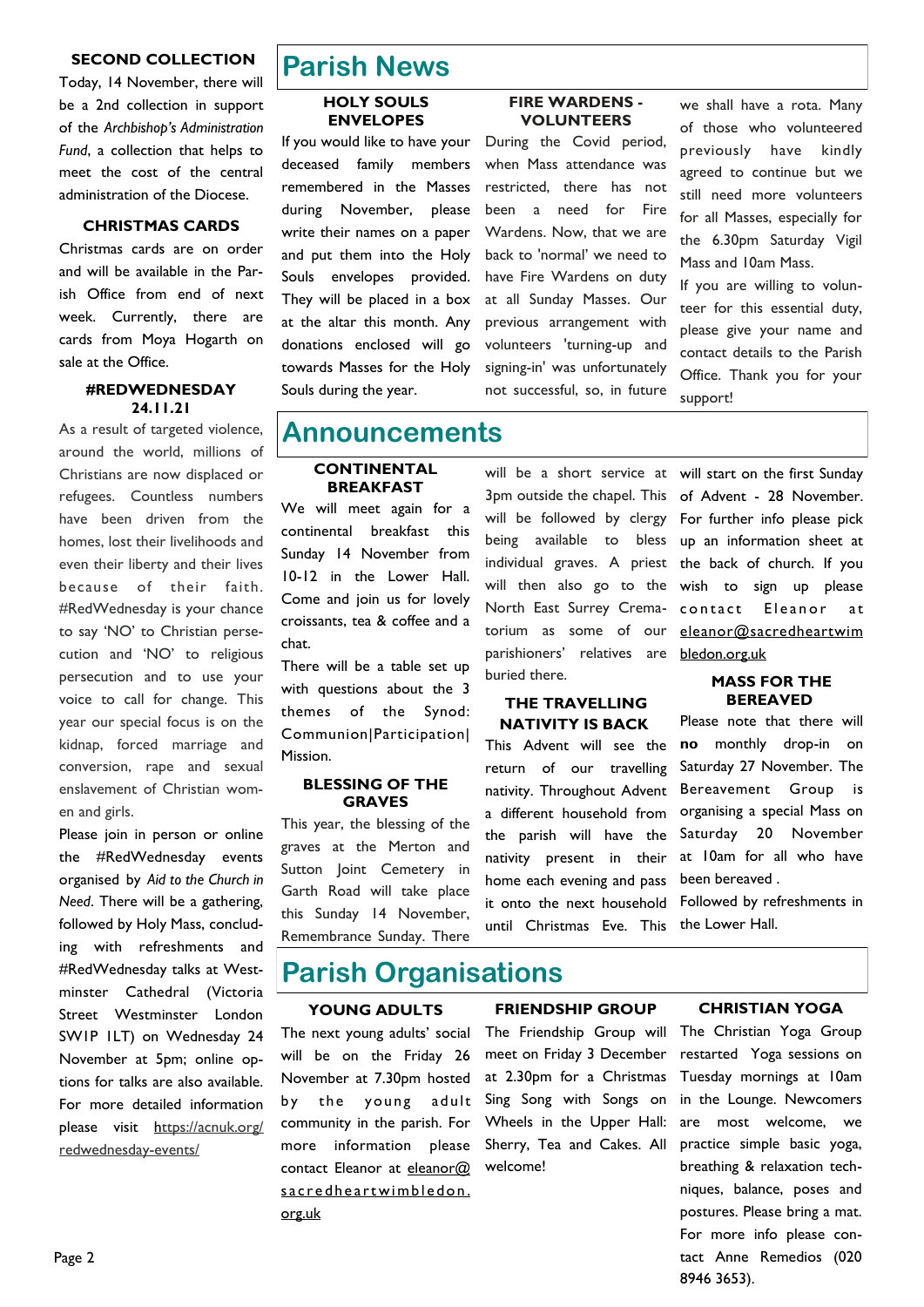### **Social & Cultural**

#### **NEWMAN CIRCLE**

The Wimbledon Newman Circle invites you to a talk by Baroness Sheila Hollins on Wednesday 24 November at 7.30pm in the Upper Hall on *'Is there a theology of Disability? How does it relate to Justice, Mental Health & Inclusion?'*

The Speaker is a Cross Bench Peer in the House of Lords, she is as an exparishioner of the Sacred Heart & known to many of us as Sheila. She is extremely well qualified to speak on this subject. She is an Emeritus Professor of Psychiatry at St George's, University of London & Honorary Professor of Intellectual Disability, Faculty of Health, Social Care & Education, Kingston & St George's. She has been President of the Royal College of Psychiatrists, President & Chair of the Board of Science of the British Medical Association [BMA] & President of the Royal College of Occupational Therapists. Sheila was a founder member of the Pontifical Commission for the Protection of Minors & chaired the scientific board

of the Centre for Child Protection at the Pontifical Gregorian University in Rome.

#### **NIGHT UNDER THE STARS**

*The Passage*, a Christian Charity working with homeless people, is holding a fundraising concert at the Royal Festival Hall on Thu 25 Nov on the theme *Bohemian Rhapsody,* featuring works by Dvořák, Mahler & Smetana; Andrei Ioniță, Cello; Anush Kovhannisyan, Soprano; Streetwise Opera; Toby Purser, Conductor; and the Orion Orchestra. Full details & booking at [https://passage.org.uk/](https://passage.org.uk/night-under-the-stars-2021/) [night-under-the](https://passage.org.uk/night-under-the-stars-2021/) -stars-[2021/](https://passage.org.uk/night-under-the-stars-2021/) or 020 7592 1856.

#### **WIDOWS' SUPPORT 40TH YEAR CELEBRATION**

On Tuesday 30 November in the Lower Parish Hall, all widows are invited for Mass at 12 noon followed by a buffet lunch. This nonstructured group has taken place every Tuesday since Autumn 1981 (except during lockdown). We are always glad to welcome new members to our friendly gathering with much laughter, sharing news & information.

All widows are welcome to our celebration, please let us know if you are coming for catering purpose. Donations welcome. For more info, please call Sadie Smith 020 8946 5198 or Sheila Kelleher 020 8946 1792 or email mrs sadiesmith3@outlook.com.

#### **CHRISTMAS LUNCH**

Christmas Day 25 December 2021 A warm invitation to share Christmas Day in the Parish Hall to anyone who is going

to be on their own this

Christmas.

Christmas Lunch forms to sign up to join the festivities are available at the back of the church or at the Parish Office. As always, we will need donations to cover the cost of putting on a delicious lunch and buying gifts - your generosity, no matter how much you are able to afford is what helps this to happen and is so gratefully appreciated.

We need a few helpers prior to the event, drivers and a few volunteers to serve on Christmas Day. Please contact Louise (louise@gingham [hearts.co.uk](mailto:louise@ginghamhearts.co.uk) , 07872665 947).

*Please introduce yourself to a member of the Parish Team after Mass and register online at https://sacredheart wimbledon.org.uk/ or by filling in a registration form, available at the back of the church*.

*New to the Parish?* 

#### **OPEN EVENT**

*New date*: Open Morning - Reception 2022 & 2023: Donhead Preparatory School would like to welcome you to visit on Tuesday 23 November to witness their boys in action and to experience the spirit, warmth, and ethos in the Donhead community. The morning will start at 9am with an introductory talk from the Headmaster, followed by a tour of the school. To register, please visit [https://www.donhead.org.uk/](https://www.donhead.org.uk/admissions/open-morning-registration) [admissions/open-morning](https://www.donhead.org.uk/admissions/open-morning-registration)[registration](https://www.donhead.org.uk/admissions/open-morning-registration).

#### **AUTUMN ASSEMBLY '21**

The Diocesan Justice andPeace Commission Autumn Assembly 2021 entitled '*COP26: What next?*' is a continued response to the huge environmental issues of our time. Respond to care for the earth, care for the poor, care for a fairer economy. At Corpus Christi Catholic Church, Brixton Hill, Sat 20 Nov from 10am onwards. Free entrance, everyone welcome. To reserve a place email jpiccontact@rcaos.org.uk.

### **Exploring our Faith**

#### **LOVE HEALS BODY MIND AND SPIRIT**

The LHBMS ministry invite you to a half day retreat of quiet reflection on Saturday 20 November at Sacred Heart Church, from 11am -

1pm: Holy rosary, recorded talk by Sr Betty Nina MSJ (Spiritual Director Love Heals Body Mind & Spirit), discussion to follow on the talk, healing prayers; starting after the 10am Mass, tea &

coffee. For further information please contact [lovehealsbo](mailto:lovehealsbodymindspirit@gmail.com)  [dymindspirit@gmail.com](mailto:lovehealsbodymindspirit@gmail.com) or 020 8542 2476.

#### **SAFEGUARDING**

It is the policy of the Catholic Church in England and Wales to report all allegations of abuse to statutory authorities, regardless of whether the abuse occurred recently or in the past, or whether the accused person is living or deceased. If you are concerned about the welfare of a child or adult at risk, do not delay in contacting the police, using 999 if a child or adult is believed to be in immediate danger. Further safeguarding information can be found on the parish website.